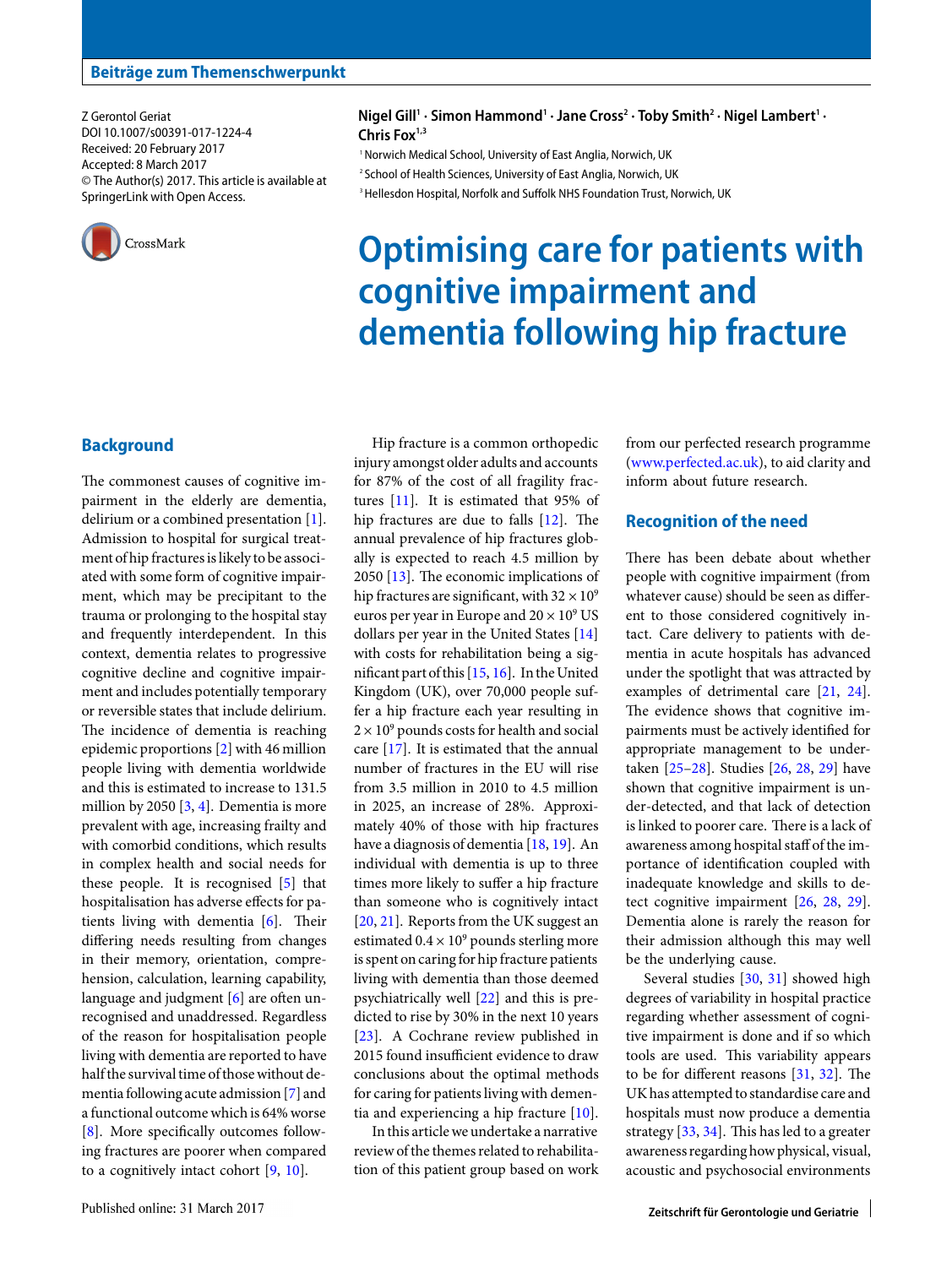operate to make wards more 'dementia friendly'; however, access to specialist care and facilities may only be available to patients with an established dementia diagnosis. Patients lacking a formal diagnosis or experiencing cognitive impairment due to other causes will be denied access. It is therefore imperative that these initiatives become ubiquitous as demonstrated in approaches towards frailty; here patients are seen as frail until shown otherwise [\[35\]](#page-4-4). This has caveats, such as the need to balance deprivation of liberties, challenge ageist narratives and steer clear of phenotyping all elderly people as frail or cognitively vulnerable; however, a proactive stance toward embedding dementia sensitive practices and resources offers ways to alter care aspirations amongst healthcare staff. We are not saying that 'dementia friendly' initiatives are undervalued, in fact their remit needs to transcend geriatric medicine. Such environments and care ethos could substantially benefit all elderly patients, not just those with a formal diagnosis of dementia. The extension of dementia strategies could be positive as all patients may benefit from better designed hospital environments and therapeutic interactions tailored to individual needs. The demographic shift toward older populations will lead to a larger proportion of frail hospital patients in whom even relatively minor physiological and/or psychological stressors may be associated with adverse health outcomes [\[36\]](#page-4-5).

The widespread 're-engineering' of hospital practice may not be feasible. Instead, preparation must be made to 'future-proof' hospitals and services to cope with these anticipated changes. Calls for moves away from a 'silo mentality' find traction in relation to improving hospital care for people living with cognitive impairment and there is a need to widen the remit of 'dementia friendly' to inform healthcare design needs [\[37\]](#page-4-6).

#### **Response, training and education**

Given that many healthcare staff in acute hospital settings are not currently equipped to care for people with cognitive impairment [\[38\]](#page-4-7), it is evident that education is critical to change [\[38–](#page-4-7)[43\]](#page-4-8).

Research reports that many staff prioritisecaringfor the physical healthneeds of patients [\[41\]](#page-4-9). Managing behaviours associated with dementia may not be seen as part of their role and this may lead to patients with purely physical health needs being given greater priority than those also exhibiting cognitive impairment [\[44\]](#page-4-10). The role of providing extra support to people with cognitive impairment during a hospital admission often falls to healthcare assistants, for example increased monitoring if patients are 'wandersome'.

Education and training should be easily accessible and organisation led [\[45,](#page-4-11) [46\]](#page-4-12) but must go beyond educating individuals in order to facilitate positive organisational change [\[47\]](#page-4-13); however, this alone will not sustain a change in the culture of care [\[47,](#page-4-13) [48\]](#page-4-14). Training could be directed at staff at an emotional and intellectual level [\[48\]](#page-4-14), supporting empathy and focus on person-centred approaches [\[42,](#page-4-15) [48,](#page-4-14) [49\]](#page-4-16). Dementia training should be targeted at wards and also at management if issues such as poor staffing and pressure to complete medical tasks quickly are to be addressed. This may overcome a strategy for an efficiency-driven organisation [\[50\]](#page-4-17).

The literature reports a number of implementation barriers [\[41,](#page-4-9) [51,](#page-4-18) [52\]](#page-4-19) including lack of time or resources, lack of confidence and competence in identifying the needs of people living with dementia and dealing with behaviour that challenges and an inability to identify levels of cognitive impairment accurately and negative attributions made towards people with dementia. Smythe et al. [\[52\]](#page-4-19) described staff members who attributed the challenges associated with caring as being the fault of the person living with dementia.

Patients with cognitive impairment admitted to orthopedic/orthogeriatric wards after hip fracture present complications that require additional skills from healthcare teams, for example, considering the consequent reduced mobility after hip fracture. A patient with dementia who likes to walk as a means of interacting with their environment may need to remain immobile at first to reduce the risk of falling and further injury. Reducing their mobility by restricting them to their bed or chair can result in increased agitation and aggression if not managed skilfully [\[53\]](#page-4-20). Using antipsychotics or hypnotics to manage such behaviour may induce or exacerbate delirium. The allocation of a 'special' (member of staff employed to remain in close proximity to try to maintain safety) can lead to an increased sense of paranoia as the patient may not comprehend the purpose of someone remaining so close for long periods of time.

Rehabilitation following hip fracture surgery is regarded as essential for patients to regain the mobility they had prior to the fracture; however, rehabilitation and most forms of movement for these patients can be painful. This poses unique communication problems as these patients can struggle to understand the need for rehabilitation therapies and if their therapy is painful, they may interpret this as abuse. This is complicated by the difficulty in assessing what pain relief such patients require.

There is some evidence for dementia training programmes [\[54,](#page-4-21) [55\]](#page-4-22) and highlights training should be directly applicable to ward environments and should increase the confidence of healthcare staff [\[56,](#page-4-23) [57\]](#page-4-24). Staff training should be tailored for general hospital wards, improve staff confidence, shift perceptions about the etiology of challenging behaviour and help staff view their role as addressing the needs of people living with dementia.

# **Redefine outcome measures**

Outcome measures in the research context are defined for specific purposes related to the acquisition of knowledge, in clinical practice they can be used more formatively to shape activity or define organisational goals. Outcome measures are used to strengthen healthcare management by identifying the type and level of achievement that is desired [\[58\]](#page-4-25). They are considered useful in the public sector as they focus the attention of government agencies, such as healthcare providers,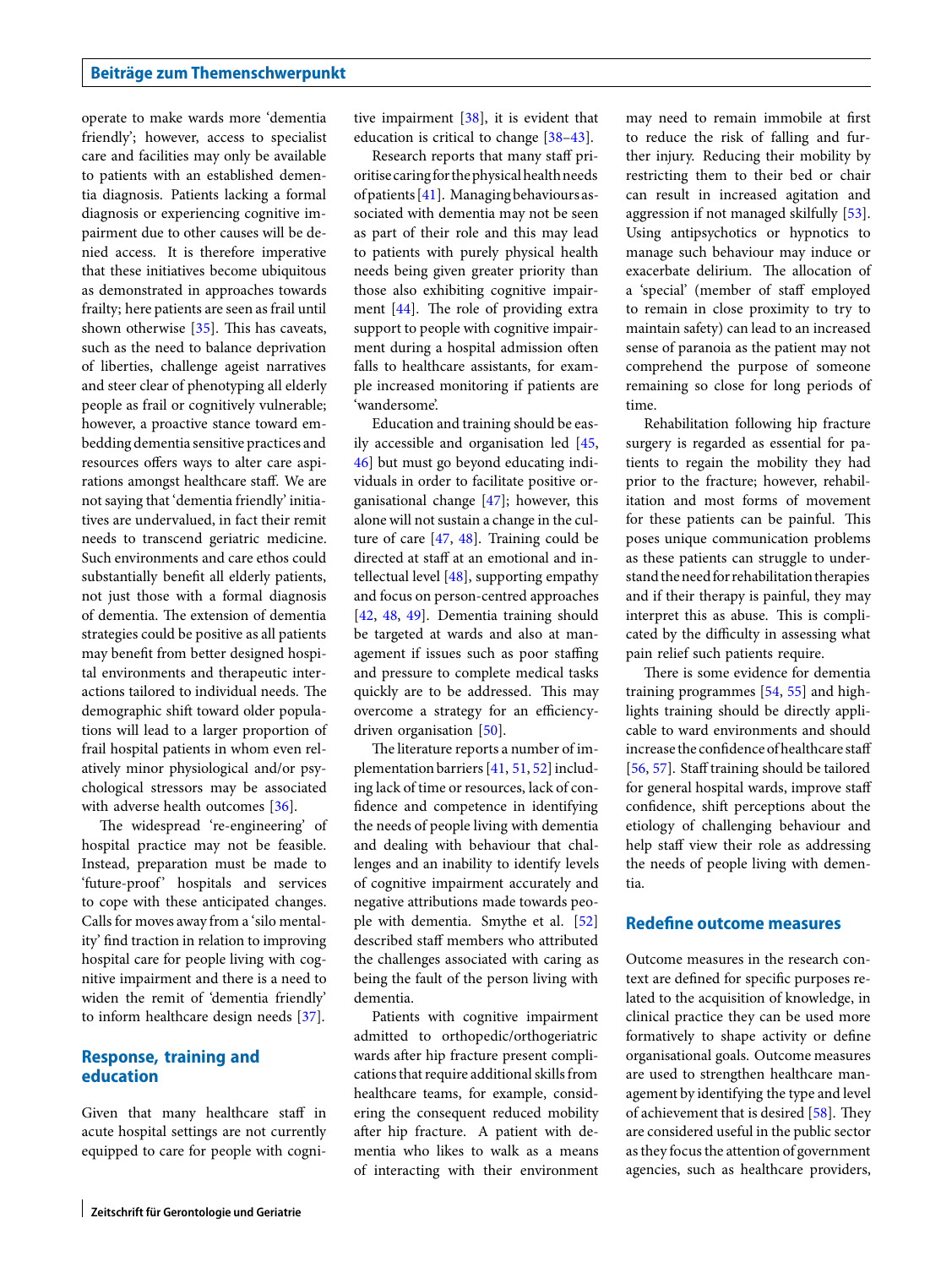and in the private sector to motivate the workforce toward corporate objectives.

The hospital length of stay (LoS) is widely used as an outcome measure. In hip fractures, a hospital that achieves shorter LoS is considered 'successful'. Financial reward is provided for hospitals with shorter admission periods. Some international insurance based/ payee healthcare systems use similar drivers to minimise hospital stay. Although LoS may be a measure which is intuitively appealing it is not without its drawbacks. An assumption is made that each day in hospital costs the same as the next when in fact the most expensive days are those when a patient is first admitted and undergoes the most active investigations and treatment and it may be more expensive to discharge a patient early if they are subsequently readmitted and there may be a financial penalty for a 'failed discharge'. In many ways LoS is the body mass index (BMI) of modern medicine. It is simplistic and readily available, as opposed to being accurate and indicative of quality of care. In addition, the use of such overly simple and blunt measures as LoS risks 'metric manipulation' [\[59\]](#page-4-26), a situation where managers may manipulate target and performance measures for organisational gain. To reduce the LoS in acute hospitals, some patients may be relocated to rehabilitation units (or community hospitals) for intensive occupational therapy and physiotherapy. Such units are seen as more effective at providing rehabilitation and physically safer [\[5\]](#page-3-4). Thus, for acute hospitals with ready access to such rehabilitation units, LoS statistics can appear to be as low as 2–3 days postoperation; however, where access to such units is limited, LoS is longer and thus not a true measure of treatment effectiveness or quality. Further complication occurs if the rehabilitation unit is part of the same acute hospital as this counts as part of the same LoS making comparison difficult in terms of quality and efficiency between different providers. Discharge from acute hospitals can be a lengthy and time-consuming process. Medically fit patients can wait many weeks, even

#### **Abstract · Zusammenfassung**

Z Gerontol Geriat DOI 10.1007/s00391-017-1224-4 © The Author(s) 2017. This article is available at SpringerLink with Open Access.

**N. Gill · S. Hammond · J. Cross · T. Smith · N. Lambert · C. Fox**

# **Optimising care for patients with cognitive impairment and dementia following hip fracture**

#### **Abstract**

The global shift in demographics towards aging populations is leading to a commensurate increase in age-related disease and frailty. It is essential to optimise health services to meet current needs and prepare for anticipated future demands. This paper explores issues impacting on people living with cognitive impairment and/or dementia who experience a hip fracture and are cared for in acute settings. This is important given the high mortality and morbidity associated with this population. Given the current insufficiency of clear evidence on optimum rehabilitation of this patient group, this paper explored three key themes namely: recognition of cognitive impairment, response by way of training and education of staff to optimise care for this patient group and review of the importance of outcomes measures. Whilst there is currently insufficient evidence to draw conclusions about the optimal ways of caring for patients living with dementia following hip fracture, this paper concludes that future research should improve understanding of healthcare staff education to improve the outcomes for this important group of patients.

#### **Keywords**

Healthcare system · Length of stay · Delirium · Acute care · Rehabilitation

## **Optimierung der Versorgung von Patienten mit kognitiven Störungen und Demenz nach Hüftfraktur**

#### **Zusammenfassung**

Die globale Verschiebung hin zu einer alternden Bevölkerung führt zu einem entsprechenden Anstieg altersbedingter Erkrankungen und Frailty. Es ist essenziell, die Gesundheitsversorgung zu optimieren, um den derzeitigen Bedarf zu decken und sich auf zu erwartende künftige Anforderungen vorzubereiten. Dieser Beitrag untersucht die Probleme und deren Auswirkungen auf Menschen mit kognitiven Störungen und/oder Demenz, die eine Hüftfraktur erlitten haben und im Rahmen der Akutversorgung behandelt werden. Dies ist hinsichtlich der hohen Mortalität und Morbidität, die mit dieser Population assoziiert ist, von großer Bedeutung. Aufgrund des derzeitigen Mangels an klarer Evidenz bezüglich einer optimalen Rehabilitation dieser Patientengruppe, wurden in dieser Arbeit 3 Hauptthemen untersucht:

Erkennung einer kognitiven Störung, die Resonanz durch Fort- und Weiterbildung des Gesundheitspersonals, um die Versorgung dieser Patientengruppe zu optimieren, sowie die Überprüfung der Bedeutsamkeit von Ergebnisparametern. Während die aktuelle Evidenzlage nicht ausreicht, um Rückschlüsse bezüglich der optimalen Vorgehensweise bei der Versorgung von dementen Patienten nach Hüftfraktur zu ziehen, kommt dieser Beitrag zu dem Schluss, dass zukünftige Untersuchungen die Bedeutung der Ausbildung des Gesundheitspersonals deutlich machen sollten, um die Ergebnisse für diese wichtige Patientengruppe zu verbessern.

#### **Schlüsselwörter**

Gesundheitssystem · Aufenthaltsdauer · Delir · Akutversorgung · Rehabilitation

months, to be discharged to a secure domicile.

A more treatment-orientated and fairer indication of hospital efficiency may be length of time before patients are medically fit for discharge; however, this measure is not without problems; a patient is deemed 'medically fit' when the treating consultant or their deputy decides that acute hospital treatment is

no longer required [\[60\]](#page-4-27). It does not indicate that the patient has returned to full health as they may still require rehabilitation.

Initiatives to prevent, identify and treat delirium are most welcome as are initiatives that identify other treatable conditions that predispose to falls. Tools such as the Confusion Assessment Method are available but their use is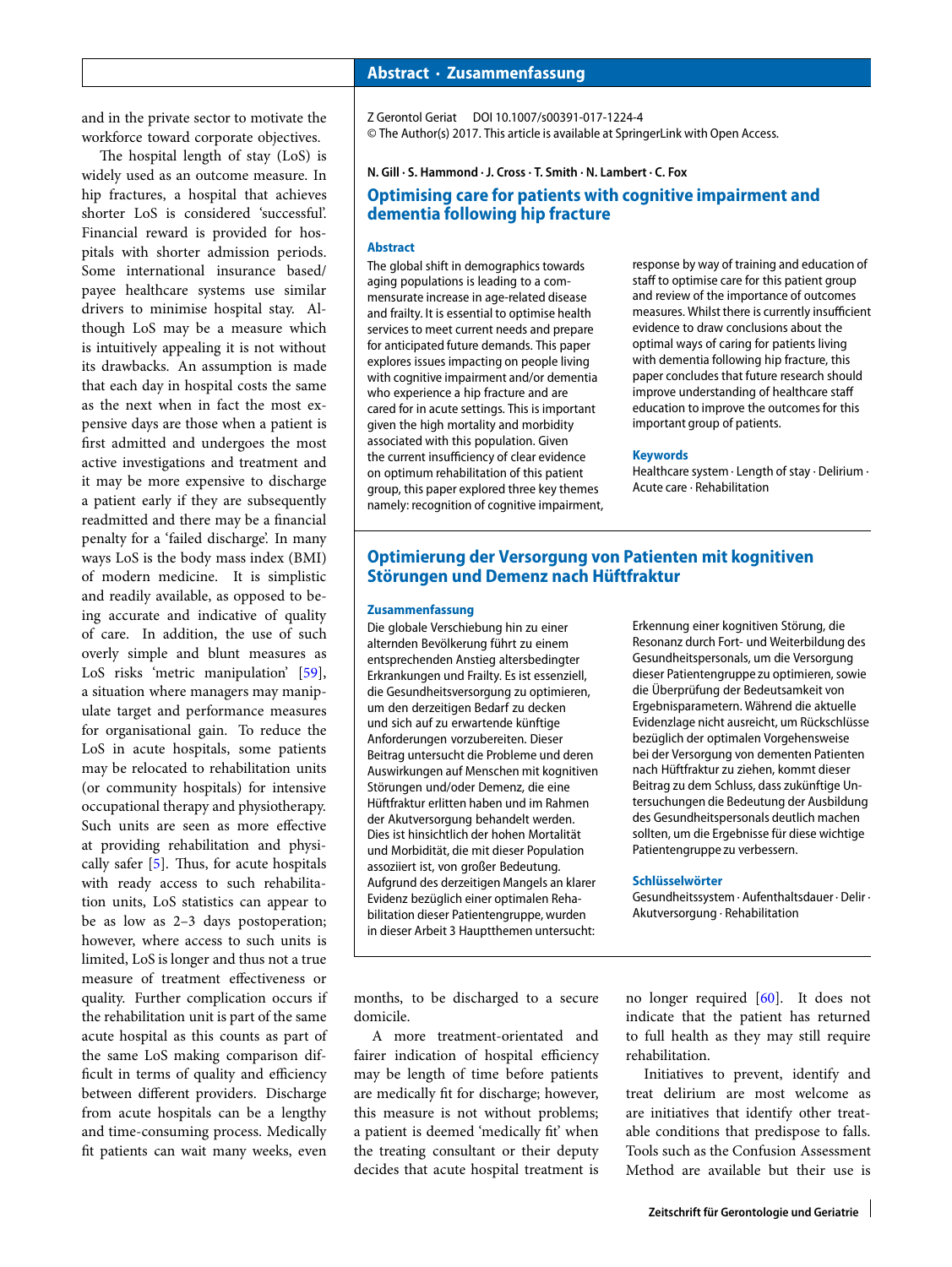#### **Beiträge zum Themenschwerpunkt**

reported as patchy due to the complex nature of the assessment and the level of skill required to undertake testing [\[61\]](#page-4-28). Initial costs for setting up such initiatives is also an issue but account also needs to be taken of the longer-term savings from reducing delirium and falls. There is a paucity of health economic studies to encourage providers to expand such initiatives.

## **Conclusion**

Given shiftsin population demographics, the optimisation of rehabilitation for hip fracture patients with cognitive impairment is of high importance due to the expectedincreaseinincidence, economic cost and personal cost to individuals and their families. Currently there is insufficient evidence to draw conclusions about the best methods of caring for patients livingwithdementiafollowingahipfracture [\[10\]](#page-3-9). To develop optimum methods of rehabilitation, it is suggested that the following priorities should be addressed: to further refine tools that enable the identification of cognitive impairment in this group of patients, staff education to develop specialised skills and understanding of their importance once cognitive impairment has been identified, redefining outcome measures and recognising that these are important in shaping activity and defining organisational goals.

#### **Corresponding address**



**Prof. C. Fox** Norwich Medical School, University of East Anglia Earlham Road, NR4 7TJ Norwich, Norfolk, UK chris.fox@uea.ac.uk

**Funding.** In this article we present independent research funded by the National Institute for Health Research Programme Grants for Applied Research (NIHR PGfAR) Programme (ref: DTC-RP-PG-0311- 12004). The views and opinions expressed therein are those of the authors and do not necessarily reflect those of the Systematic Reviews Programme, NIHR, NHS or the Department of Health. Open access funding provided by University of East Anglia.

## **Compliance with ethical guidelines**

**Conflict of interest.** N. Gill, S. Hammond, J. Cross, T. Smith, N. Lambert and C. Fox declare that they have no competing interests.

This article does not contain any studies with human participants or animals performed by any of the authors.

The supplement containing this article is not sponsored by industry.

**Open Access.** Thisarticleisdistributedunder the terms of the Creative Commons Attribution 4.0 International License [\(http://creativecommons.org/licenses/by/](http://creativecommons.org/licenses/by/4.0/) [4.0/\)](http://creativecommons.org/licenses/by/4.0/), which permits unrestricted use, distribution, and reproduction in any medium, provided you give appropriate credit to the original author(s) and the source, provide a link to the Creative Commons license, and indicate if changes were made.

#### **References**

- <span id="page-3-0"></span>1. Jackson TA et al (2016) Undiagnosed long-term cognitive impairment in acutely hospitalised older medical patients with delirium: a prospective cohort study. Age Ageing45(4):493–499
- <span id="page-3-1"></span>2. World Health Organization (2015) The epidemiology and impact of dementia current state and future trends. [http://www.who.int/mental\\_](http://www.who.int/mental_health/neurology/dementia/en/) [health/neurology/dementia/en/.](http://www.who.int/mental_health/neurology/dementia/en/) Accessed 3 June 2016
- <span id="page-3-2"></span>3. Ali G-C et al (2015) World AlzheImer Report 2015 – the global prevalence of dementia. AlzheImer's Disease International, London, pp10–27
- <span id="page-3-3"></span>4. Prince M, Ali G-C, Guerchet M, Prina MA, Albanese E, Wu YT (2016) Recent global trends in the prevalence and incidence of dementia, and survival with dementia. Alzheimers Res Ther 8:23. doi[:10.1186/s13195-016-0188-8](http://dx.doi.org/10.1186/s13195-016-0188-8)
- <span id="page-3-4"></span>5. Boaden A (2016) Fix dementia care: hospitals. Alzheimer's Society, London
- <span id="page-3-5"></span>6. Crowther GJE, Bennett MI, Holmes JD (2017) How well are the diagnosis and symptoms of dementia recorded in older patients admitted to hospital? Age Ageing 46(1):112–118. doi[:10.1093/ageing/](http://dx.doi.org/10.1093/ageing/afw169) [afw169](http://dx.doi.org/10.1093/ageing/afw169)
- <span id="page-3-6"></span>7. Sampson EL et al (2013) Survival of people with dementia after unplanned acute hospital admission: a prospective cohort study. Int J Geriatr Psychiatry28(10):1015–1022
- <span id="page-3-7"></span>8. Hartley P, Gibbins N, Saunders A, Alexander K, Conroy E, Dixon R, Lang J, Luckett J, Luddington T, Romero-Ortuno R(2017) The association between cognitive impairment and functional outcome in hospitalised older patients: a systematic review and meta-analysis. Age Ageing:. doi[:10.1093/](http://dx.doi.org/10.1093/ageing/afx007) [ageing/afx007](http://dx.doi.org/10.1093/ageing/afx007)
- <span id="page-3-8"></span>9. Scandol JP, Toson B, Close JC (2013) Fall-related hip fracture hospitalisations and the prevalence of dementia within older people in New South Wales, Australia: an analysis of linked data. Injury 44(6):776–783
- <span id="page-3-9"></span>10. Smith TO, Hameed YA, Cross JL, Henderson C, SahotaO,FoxC(2015)Enhanced rehabilitationand care models for adults with dementia following hip fracture surgery. Cochrane Database Syst Rev. doi[:10.1002/14651858.cd010569.pub2](http://dx.doi.org/10.1002/14651858.cd010569.pub2)
- <span id="page-3-10"></span>11. Sahota O, Currie C (2008) Hip fracture care: all change. Age Ageing 37(2):128–129. doi[:10.1093/](http://dx.doi.org/10.1093/ageing/afn007) [ageing/afn007](http://dx.doi.org/10.1093/ageing/afn007)
- <span id="page-3-11"></span>12. MitchellRetal(2016) Hipfracture and the influence of dementia on health outcomes and access to hospital-based rehabilitation for older individuals. Disabil Rehabil38(23):2286–2295
- <span id="page-3-12"></span>13. Gullberg B, Johnell O, Kanis JA (1997) Worldwide projections for hip fracture. Osteoporos Int 7(5):407–413
- <span id="page-3-13"></span>14. International Osteoporosis Foundation (2016) Capture the fracture: health economics. [http://](http://www.capturethefracture.org/health-economics) [www.capturethefracture.org/health-economics.](http://www.capturethefracture.org/health-economics) Accessed14 Sept2016
- <span id="page-3-14"></span>15. Zielinski SM et al (2014) The societal costs of femoral neck fracture patients treated with internalfixation. Osteoporos Int25(3):875–885
- <span id="page-3-15"></span>16. Burgers PT et al (2016) Total medical costs of treating femoral neck fracture patients with hemior total hip arthroplasty: a cost analysis of a multicenter prospective study. Osteoporos Int 27(6):1999–2008
- <span id="page-3-16"></span>17. Chamberlain M, Pugh H (2015) Improving inpatient care with the introduction of a hip fracture pathway. BMJ Qual Improv Rep 4(1):u204075.w2786. doi[:10.1136/bmjquality.](http://dx.doi.org/10.1136/bmjquality.u204075.w2786) [u204075.w2786](http://dx.doi.org/10.1136/bmjquality.u204075.w2786)
- <span id="page-3-17"></span>18. Seitz DP, Adunuri N, Gill SS, Rochon PA (2011) Prevalence of dementia and cognitive impairment amongolder adultswith hipfracture. JAmMedDir Assoc12(8):556–564
- <span id="page-3-18"></span>19. Boulton C et al (2016) National Hip Fracture Database annual report2016
- <span id="page-3-19"></span>20. Friedman SM et al (2010) Dementia and hip fractures: developmentofa pathogenicframeworkfor understanding and studying risk. Geriatr Orthop Surg Rehabil1(2):52–62
- <span id="page-3-21"></span><span id="page-3-20"></span>21. Francis R (2013) Report of the Mid Staffordshire NHS Foundation Trust Public Inquiry
- 22. Bourn J (2007) Improving services and support for peoplewith dementia
- <span id="page-3-22"></span>23. National Institute of Clinical Excellence (2011) Hip fracture: management. Clinical guideline [CG124]. [https://www.nice.org.uk/guidance/](https://www.nice.org.uk/guidance/cg124) [cg124](https://www.nice.org.uk/guidance/cg124) (Created June 2011). Accessed 23 Oct 2011 (Last updated: Mar2014)
- <span id="page-3-23"></span>24. Manthorpe J (2015) The abuse, neglect and mistreatment of older people with dementia in care homes and hospitals in England: the potential for secondary data analysis: innovative practice. Dementia(London)14(2):273–279
- <span id="page-3-24"></span>25. Timmons S et al (2015) Dementia in older people admitted to hospital: a regional multi-hospital observational study of prevalence, associations and case recognition. Age Ageing44(6):993–999
- <span id="page-3-26"></span>26. Briggs Retal (2017) Dementia in the acute hospital: the prevalence and clinical outcomes of acutely unwell patientswith dementia. QJM110(1):33–37
- 27. Travers C et al (2013) Prospective observational study of dementia and delirium in the acute hospital setting. Intern Med J43(3):262-269
- <span id="page-3-25"></span>28. Partridge JS et al (2014) The prevalence and impact of undiagnosed cognitive impairment in older vascular surgical patients. J Vasc Surg 60(4):1002–1011.e3
- <span id="page-3-27"></span>29. Sampson EL et al (2009) Dementia in the acute hospital: prospective cohort study of prevalence andmortality. Br JPsychiatry195(1):61–66
- <span id="page-3-28"></span>30. Jenkin RPL, Musonda P, MacLullich AMJ, Myint PK, Davis DHJ (2014) Specialty experience in geriatric medicine is associated with a small increase in knowledge of delirium. Age Ageing 43(1):141–144. doi[:10.1093/ageing/aft159](http://dx.doi.org/10.1093/ageing/aft159)